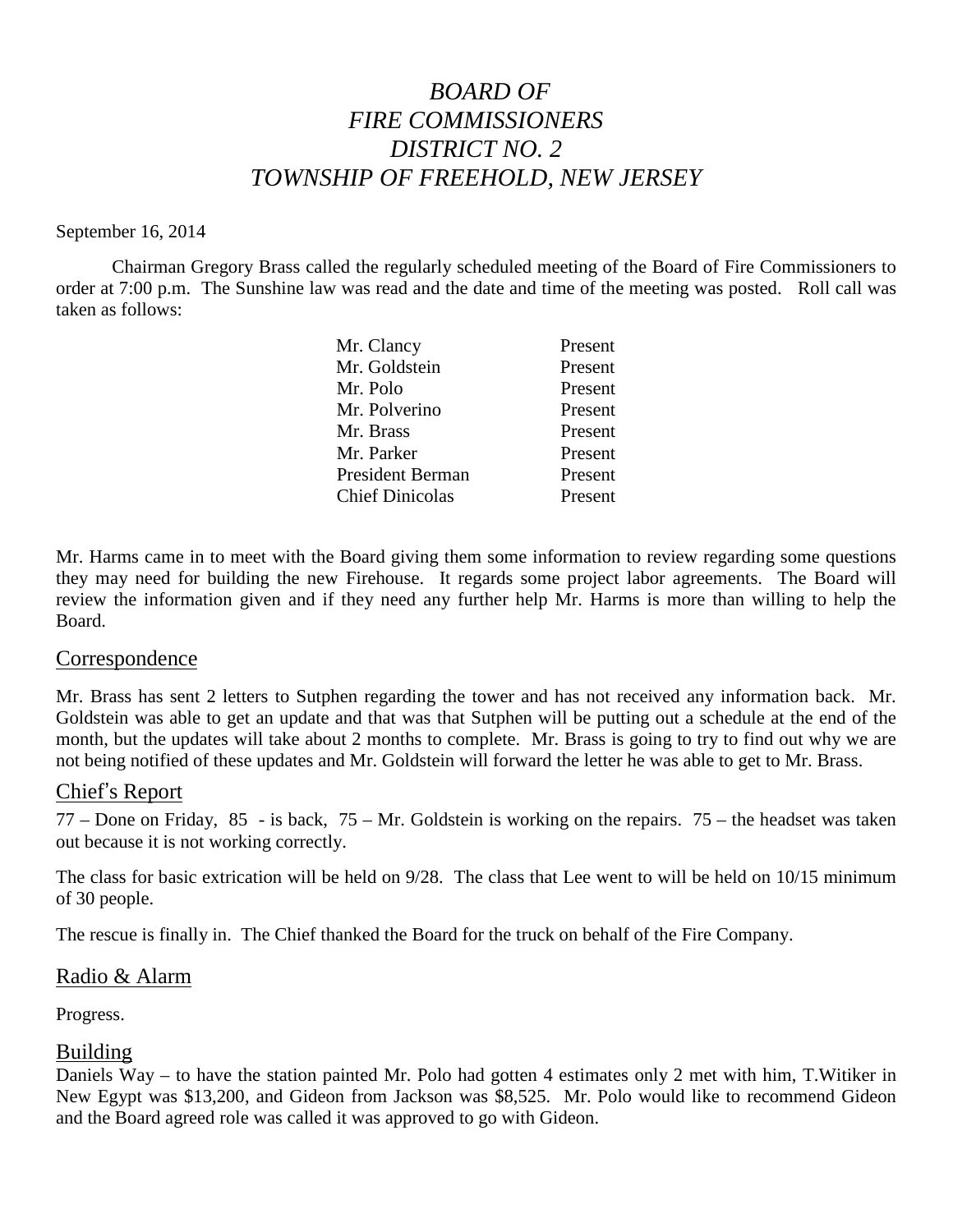Mr. Brass called Overhead doors to repair the weather stripping on the bottom of the door. This has been repaired.

## Insurance

Mr. Goldstein is getting the issues with the members and trucks taken care of.

## Maintenance

Plymovent did their maintenance a new compressor 20 gal. has been ordered for Daniels Way from Clean Air Co. the estimated cost will be \$1,107.93 Board approved.

## New Business

Ocean Security will be at the stations next week.

## Old Business

The President thanked the Board for the special meeting. The notices went out regarding the election and the fire company is having a meeting on 9/17.

## Treasurer's Report

A check was received from the township for \$4,129.00 and was deposited into the money market account on 9/11/14.

#### Freehold Savings Bank

| Checking<br><b>Money Market</b> |                               | 498.01         |
|---------------------------------|-------------------------------|----------------|
|                                 |                               | 540,803.15     |
|                                 | CD                            | 626,152.47     |
| Total assets:                   |                               | \$1,167,453.63 |
| September Bills                 |                               |                |
| 9275                            | JCP & L                       | 243.17         |
| 9276                            | <b>Verizon Wireless</b>       | 750.82         |
| 9277                            | NJ Natural Gas                | 63.31          |
| 9278                            | Cablevision                   | 259.09         |
| 9279                            | <b>Reporting Systems</b>      | 1,188.00       |
| 9280                            | Verizon                       | 480.74         |
| 9281                            | <b>RSC</b> Architect          | 5,500.00       |
| 9282                            | Norkus Ent.                   | 116.95         |
| 9283                            | E. Freehold Fire Co.          | 25,000.00      |
| 9284                            | Dennis Polo                   | 454.21         |
| 9285                            | David Goldstein               | 2,000.00       |
| 9286                            | <b>Battery Plus</b>           | 519.35         |
| 9287                            | Corbin Electric               | 195.00         |
| 9288                            | Ocean Securities              | 300.00         |
| 9289                            | Cooper Electric               | 200.20         |
| 9290                            | <b>Bryces Auto Supply</b>     | 125.49         |
| 9291                            | Township of Freehold          | 53.88          |
| 9292                            | <b>Ocean Security Systems</b> | 270.00         |